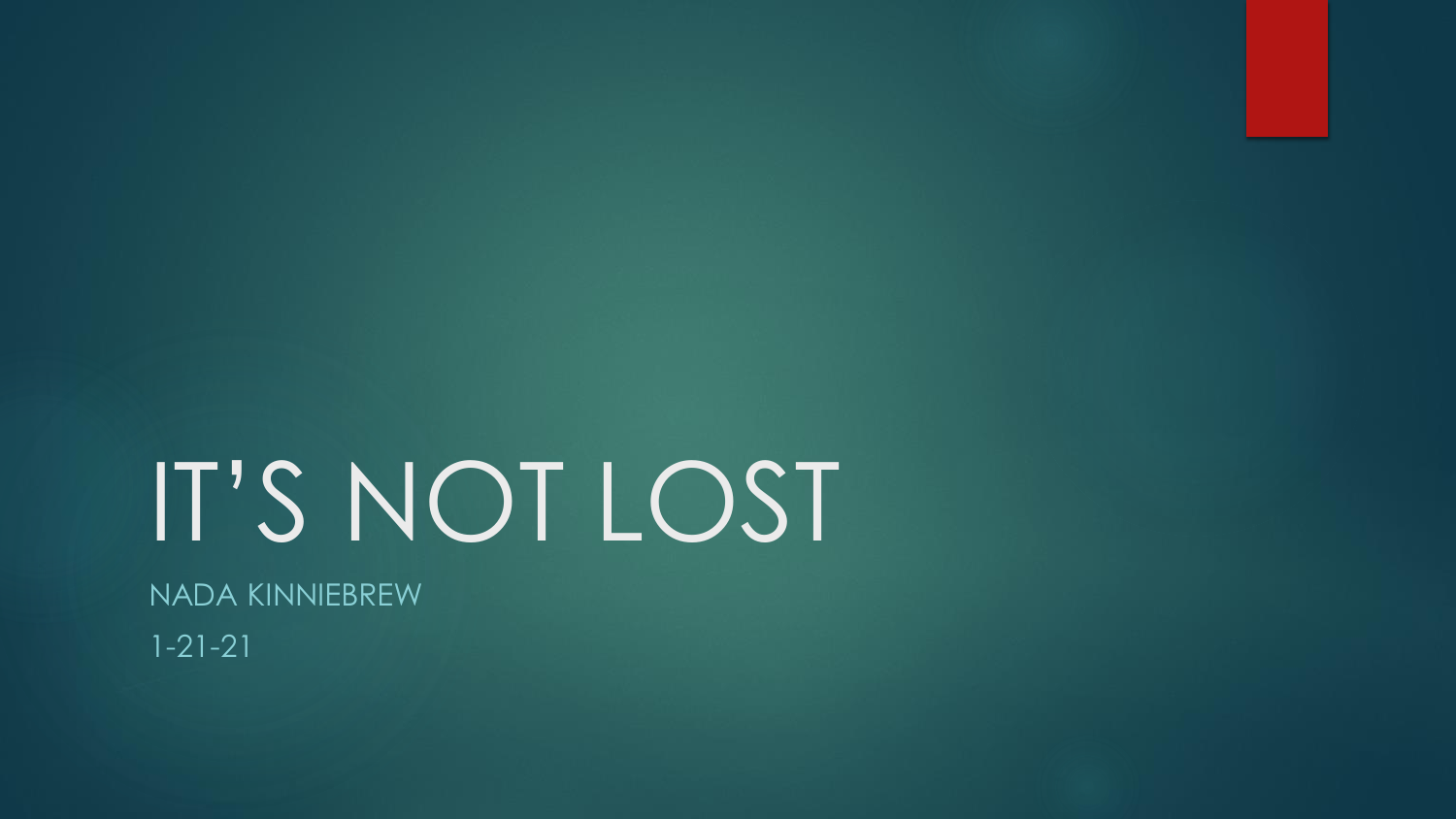#### Psalms 143:10

 $\blacktriangleright$  Teach me to do thy will; for thou [art] my God: thy spirit [is] good; lead me into the land of uprightness.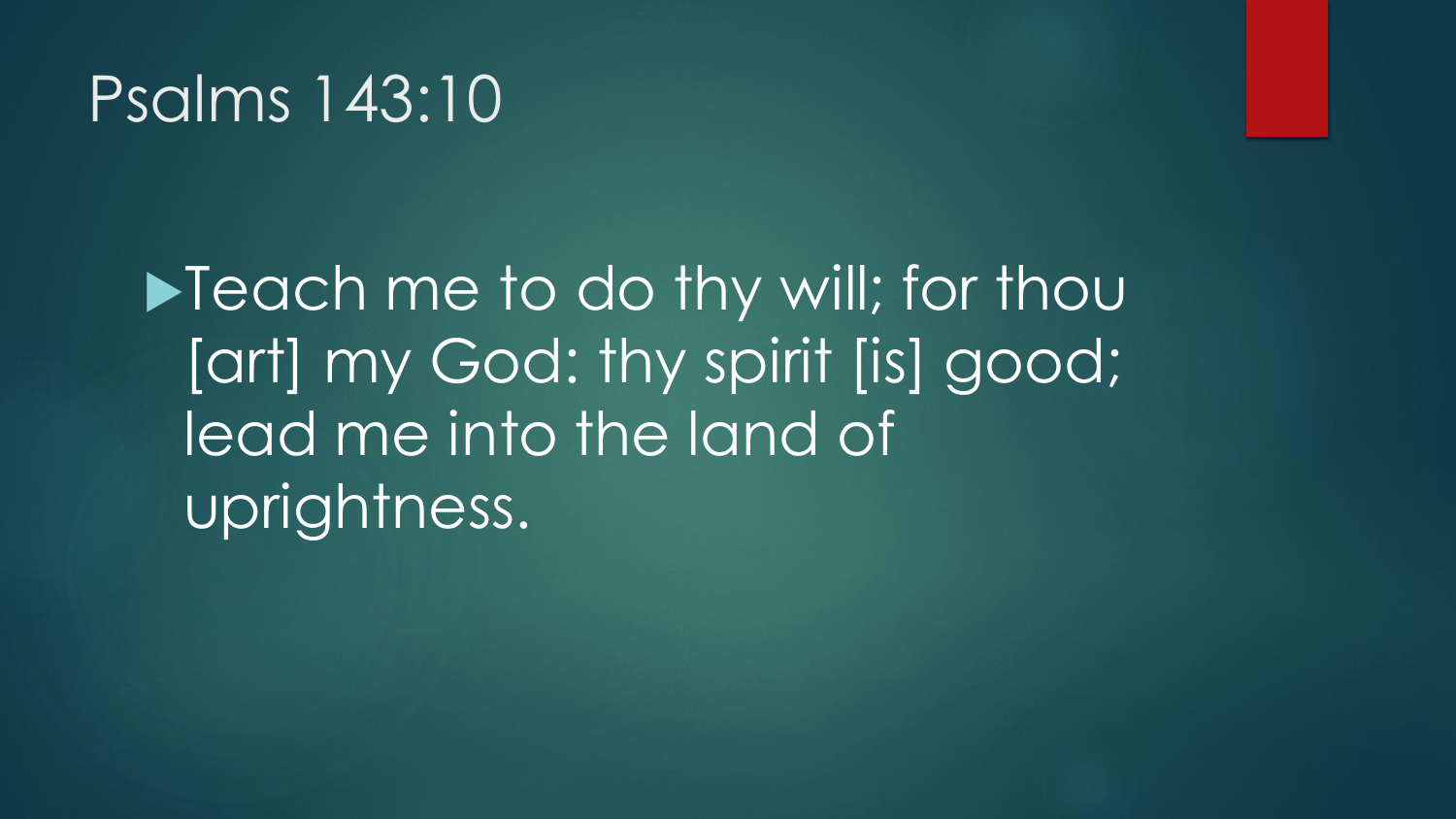## Luke 22:42

# **Saying, Father, if thou be willing,** remove this cup from me: nevertheless not my will, but thine, be done.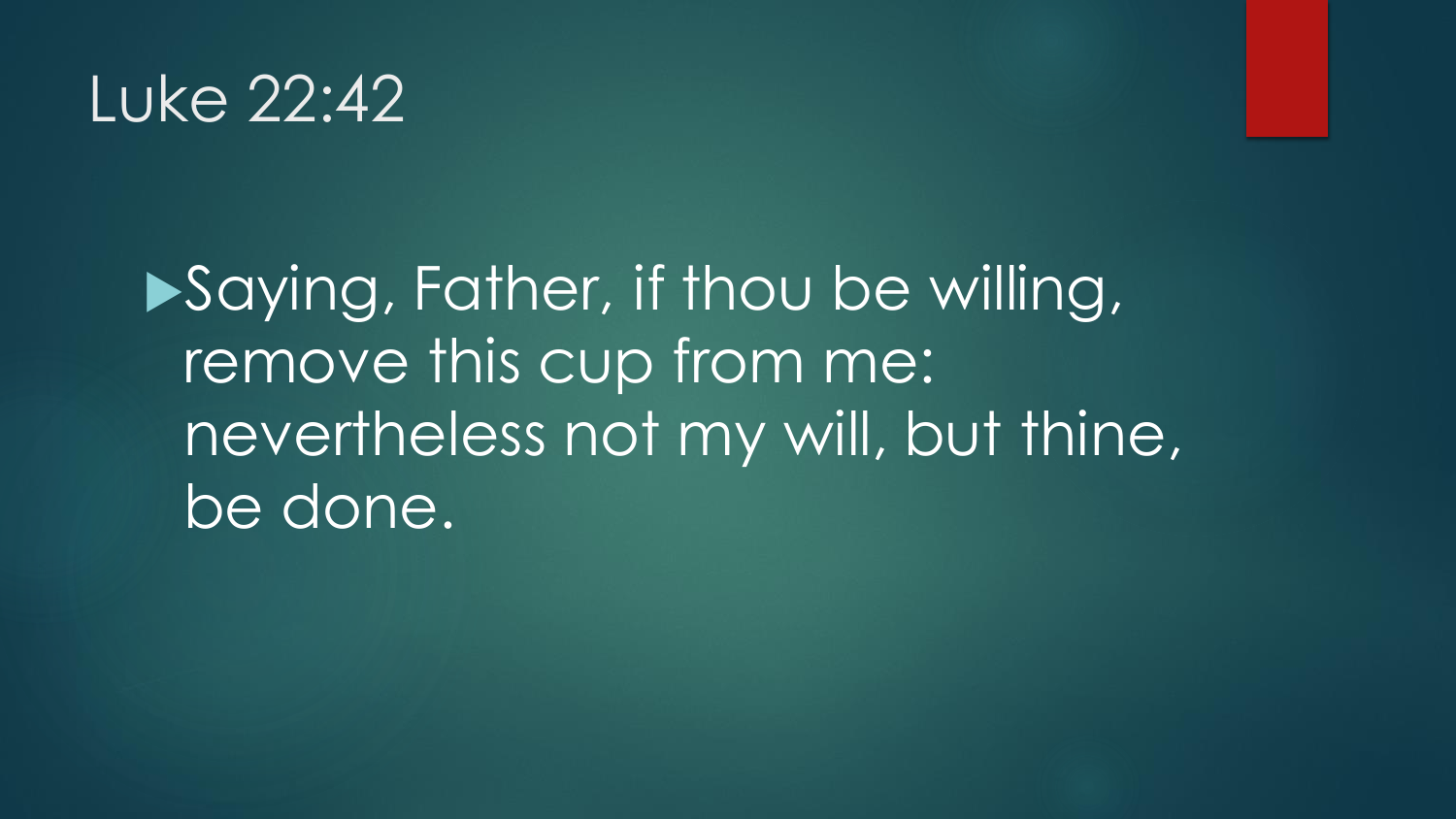#### John 4:34

# **Desus saith unto them, My meat is** to do the will of him that sent me, and to finish his work.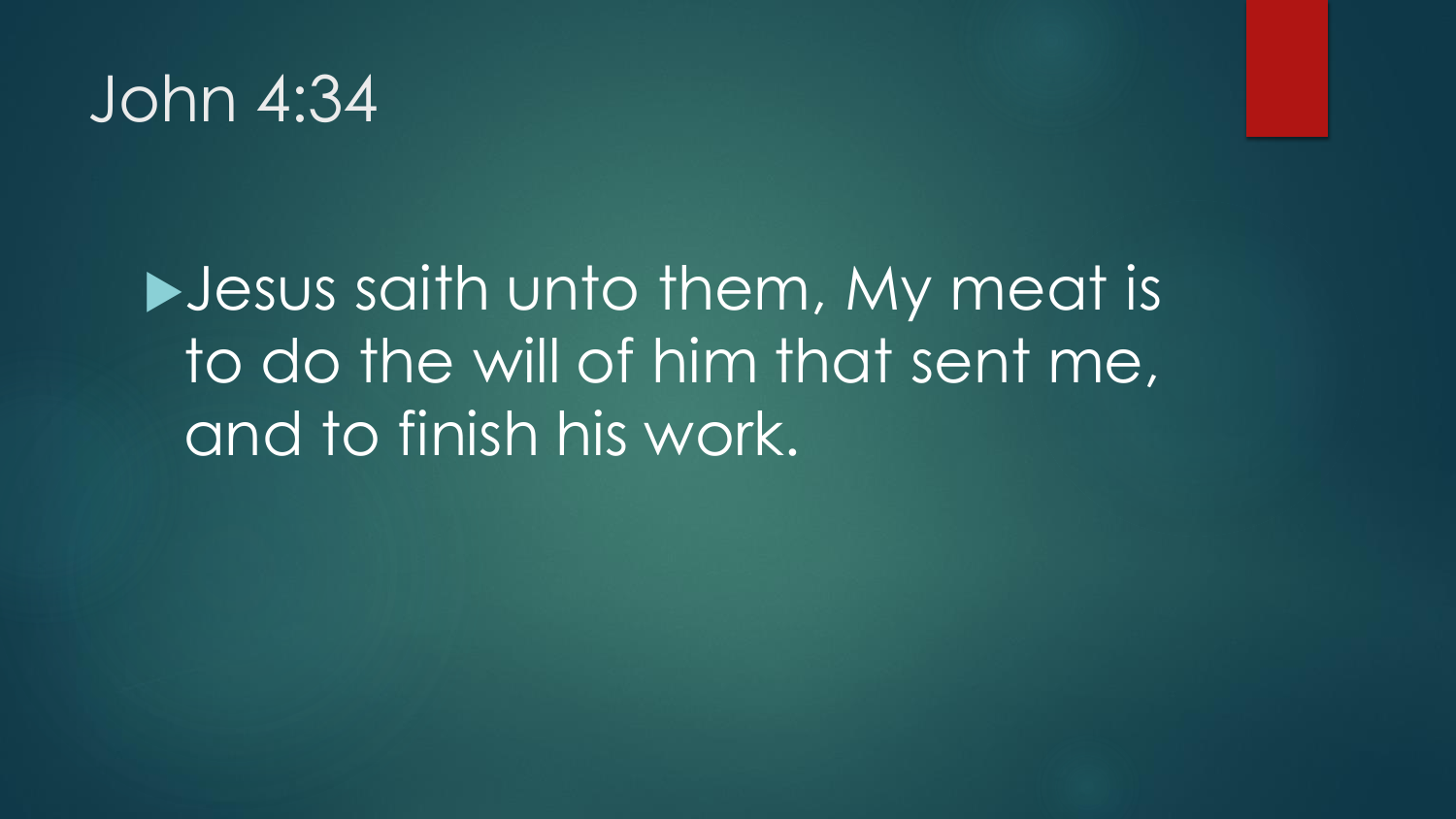## Matt 6:9-13

- ▶ After this manner therefore pray ye: Our Father which art in heaven, Hallowed be thy name.
- ▶ 10 Thy kingdom come. Thy will be done in earth, as [it is] in heaven.
- ▶ 11 Give us this day our daily bread.
- ▶ 12 And forgive us our debts, as we forgive our debtors.
- ▶ 13 And lead us not into temptation, but deliver us from evil: For thine is the kingdom, and the power, and the glory, for ever. Amen.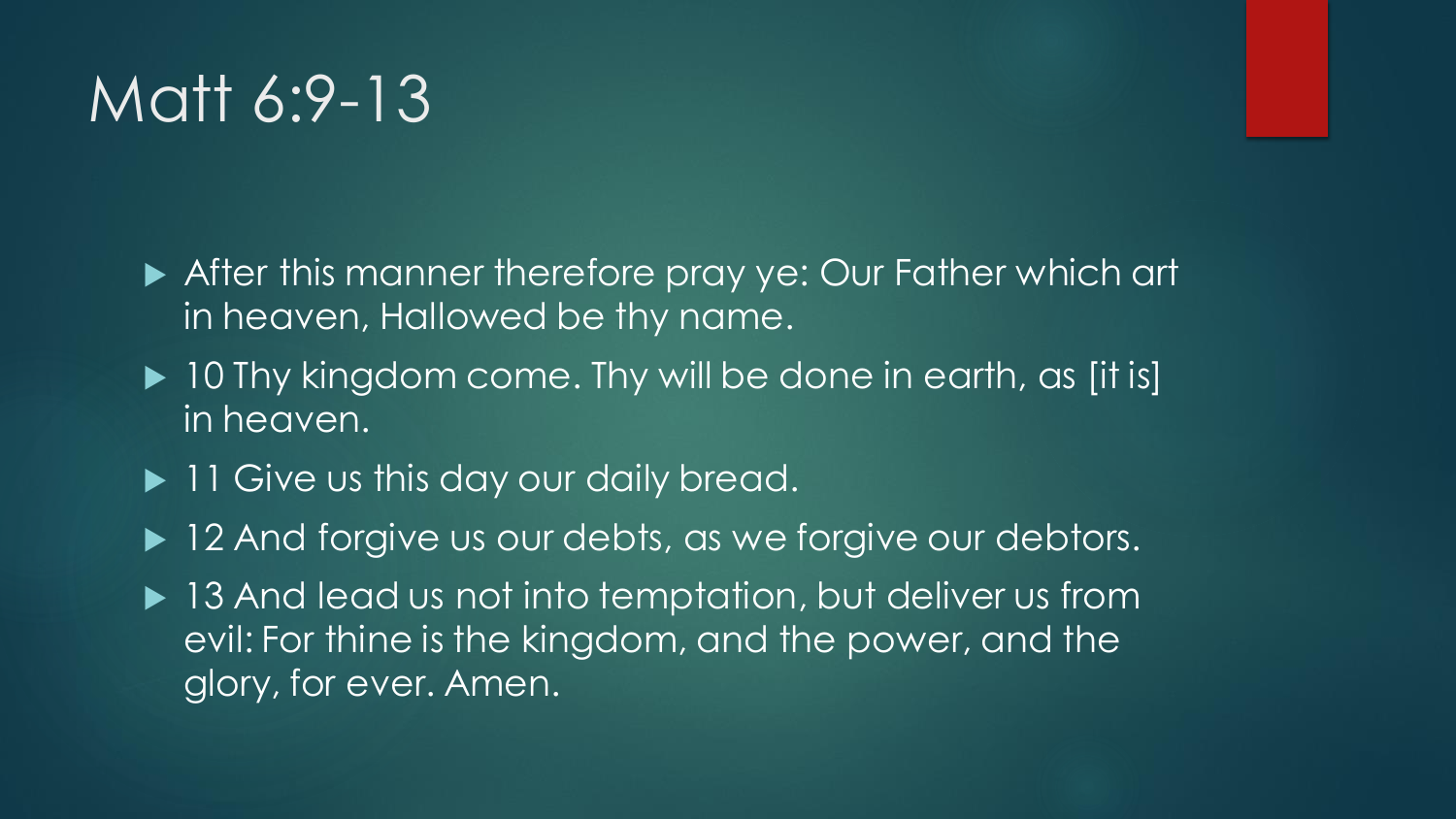## Acts 21:14

And when he would not be persuaded, we ceased, saying, The will of the Lord be done.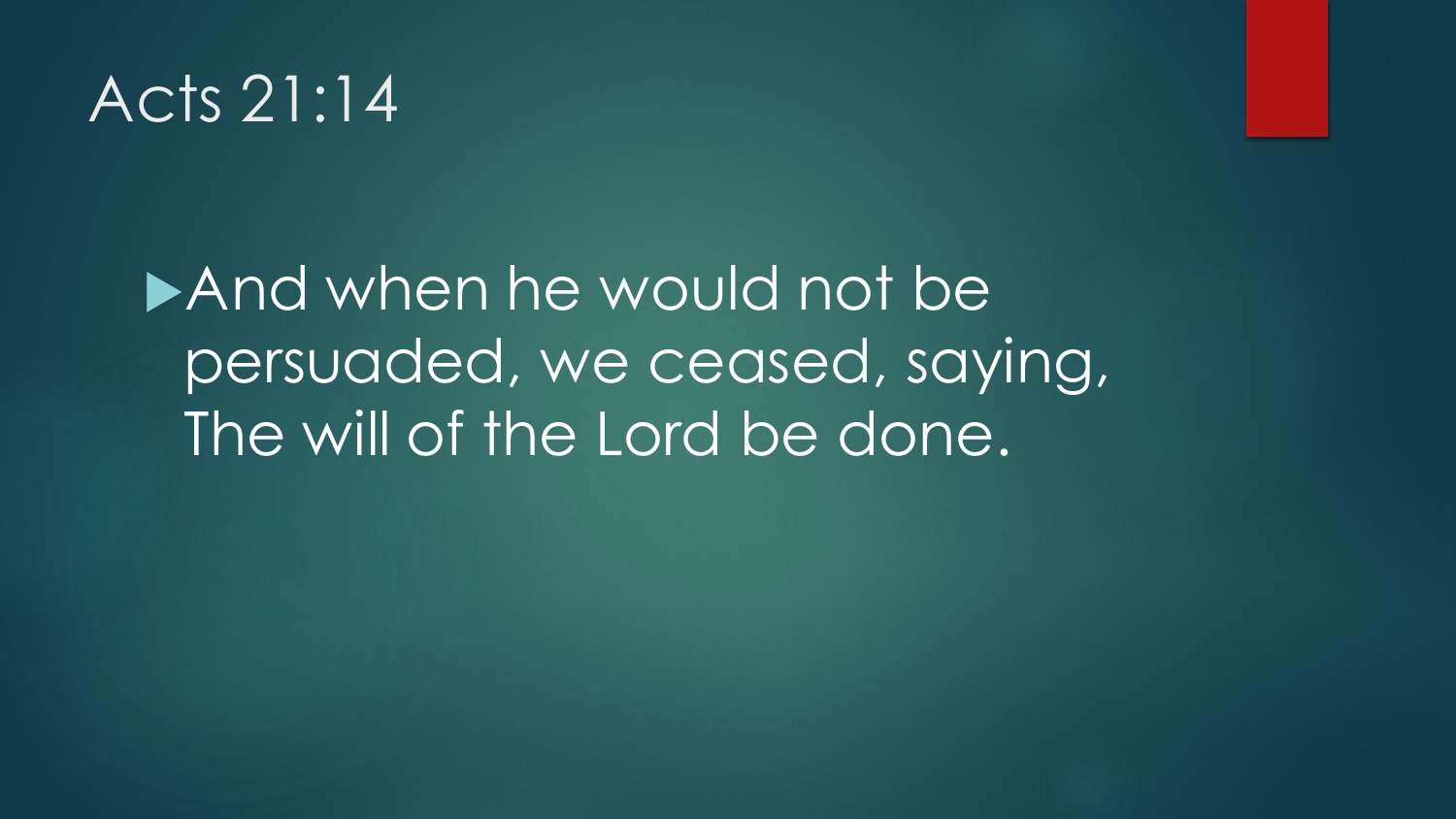## Romans 1:10

Making request, if by any means now at length I might have a prosperous journey by the will of God to come unto you.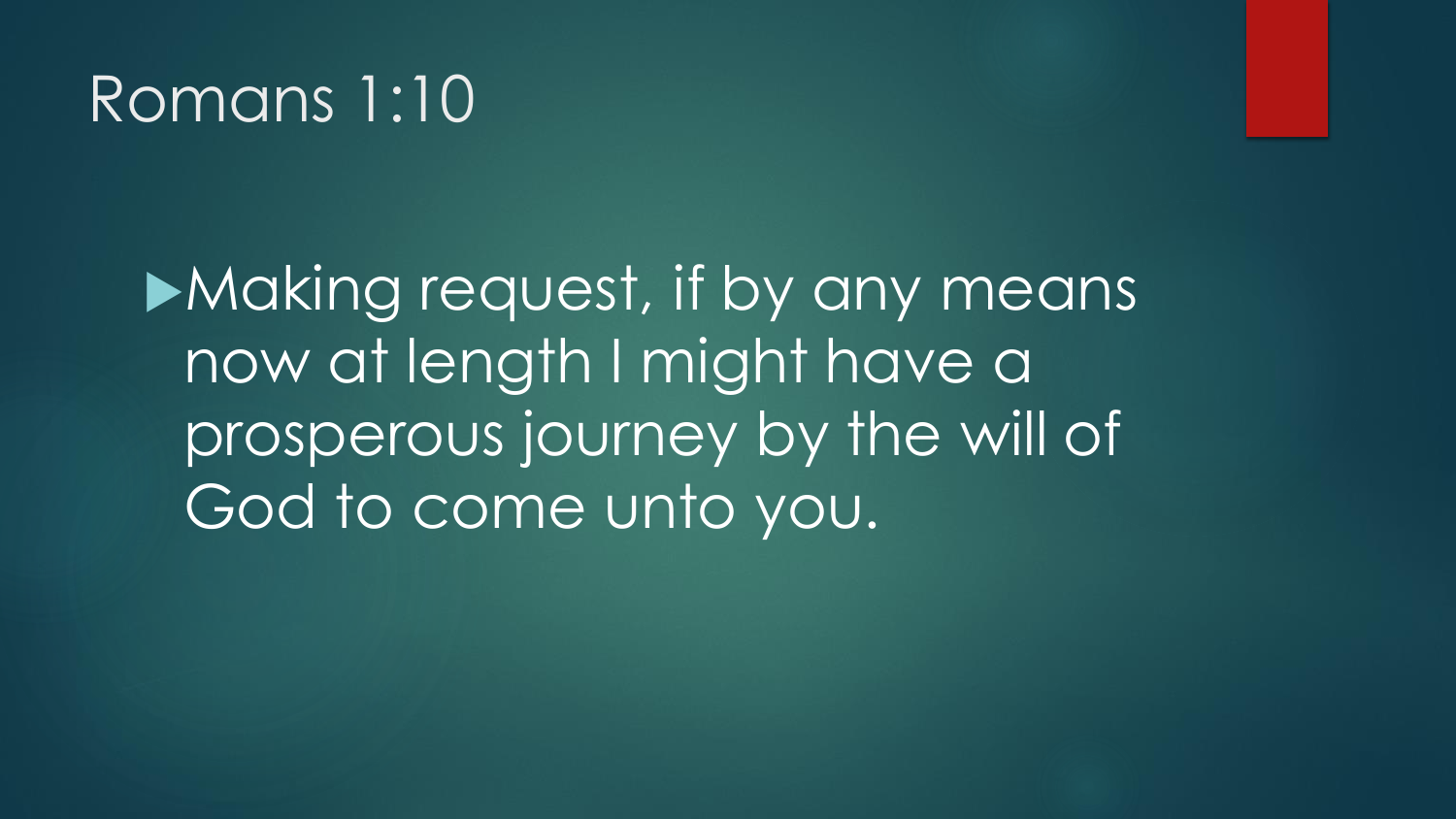## 1 Peter 4:2

**Inatianally in the no longer should live the** rest of [his] time in the flesh to the lusts of men, but to the will of God.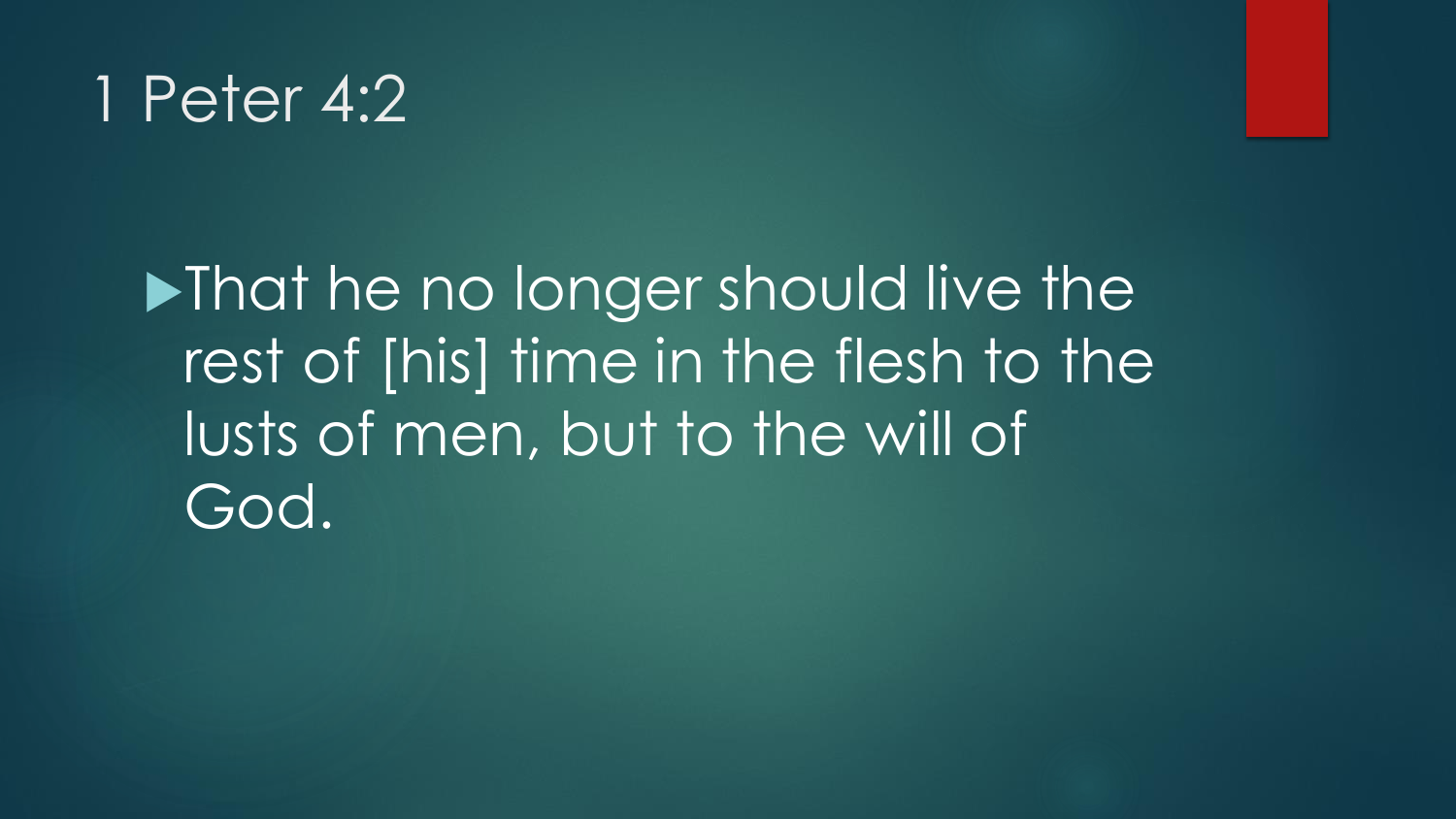#### Colossians 4:12

Epaphras, who is [one] of you, a servant of Christ, saluteth you, always labouring fervently for you in prayers, that ye may stand perfect and complete in all the will of God.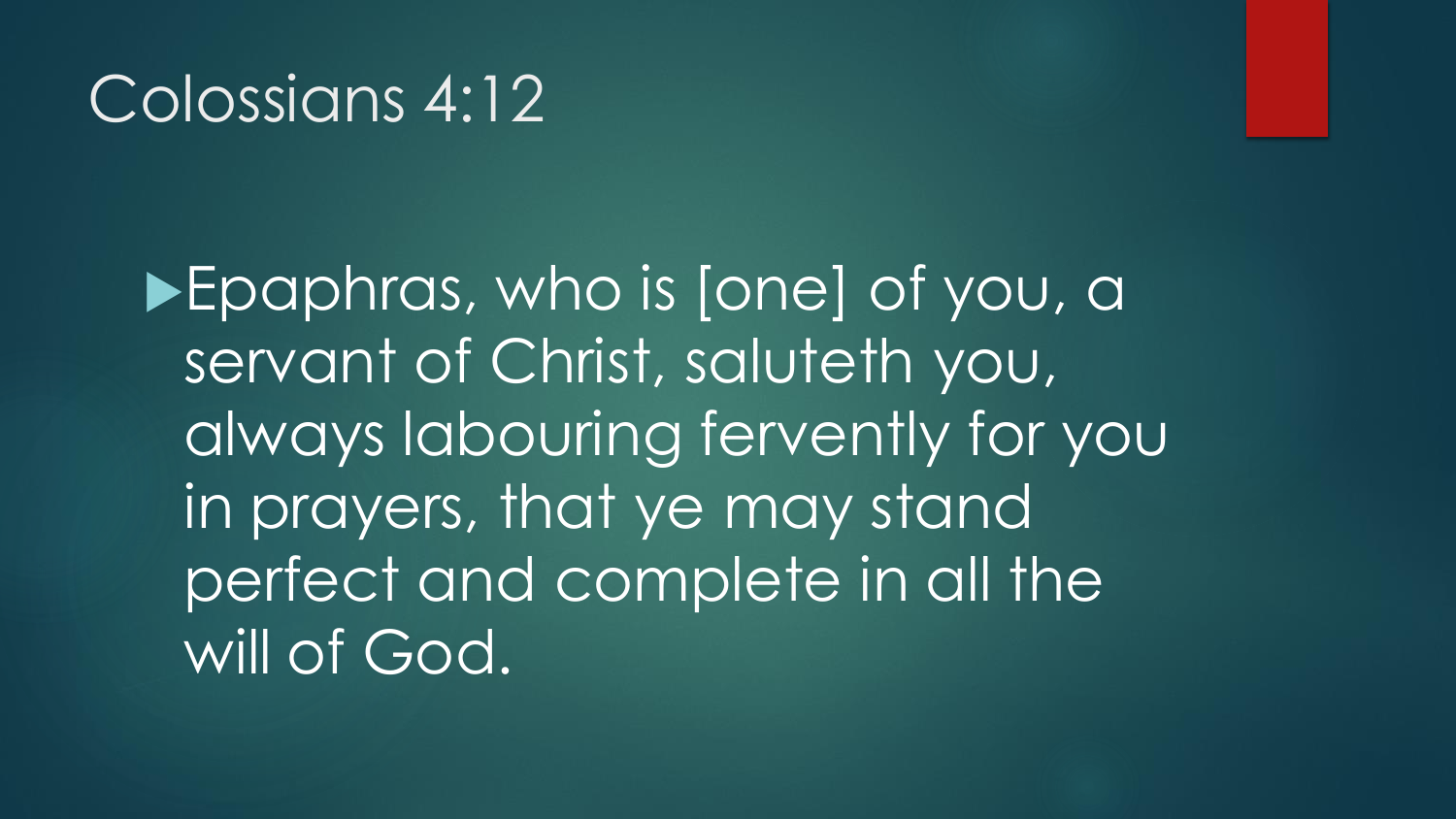## Psalm 119:175

# **Let my soul live, and it shall praise** thee; and let thy judgments help me.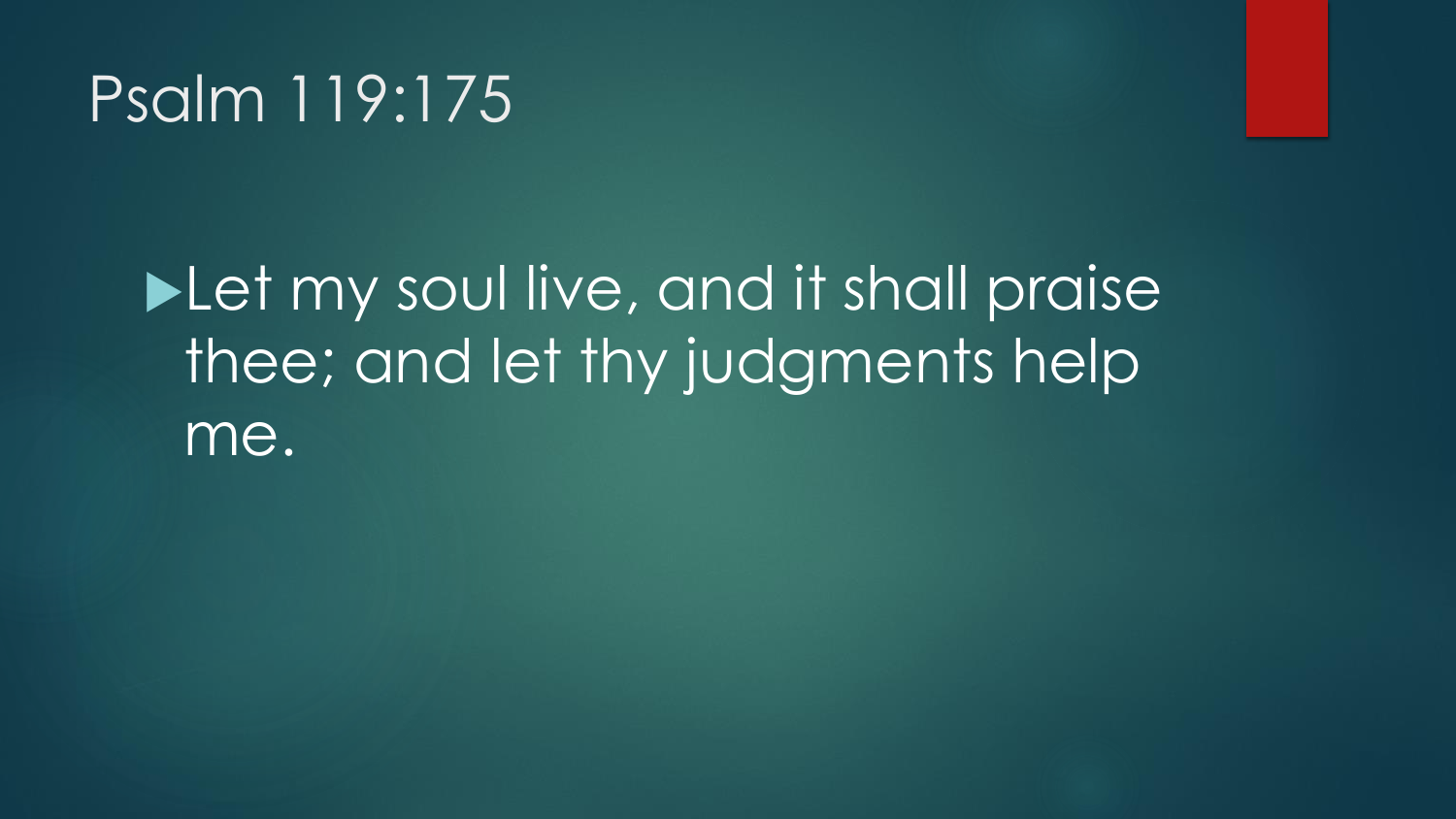# 1 Timothy 2:4

Who will have all men to be saved, and to come unto the knowledge of the truth.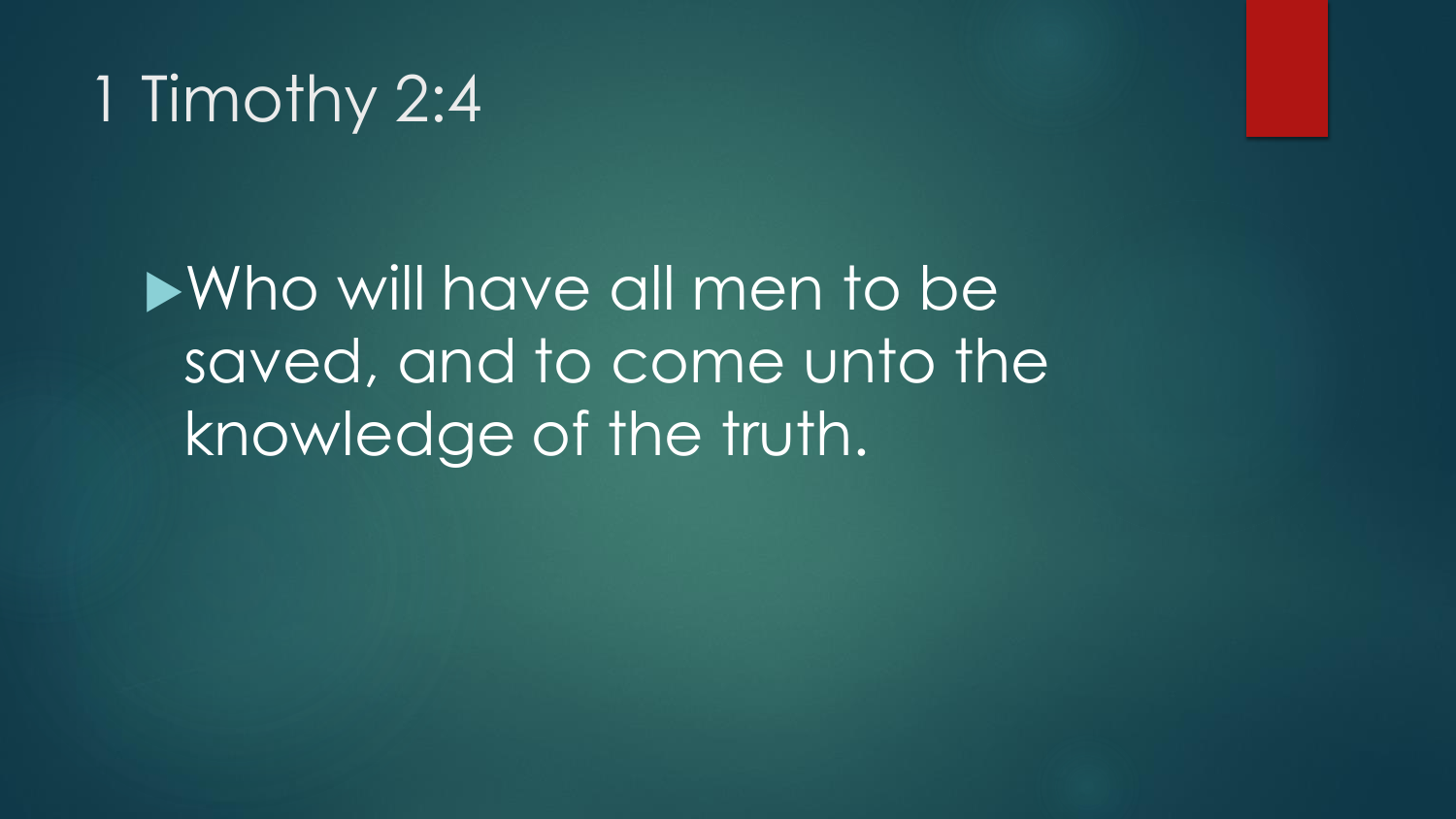#### 2 Peter 3:9

**Industry 19 The Lord is not slack concerning** his promise, as some men count slackness; but is longsuffering to us-ward, not willing that any should perish, but that all should come to repentance.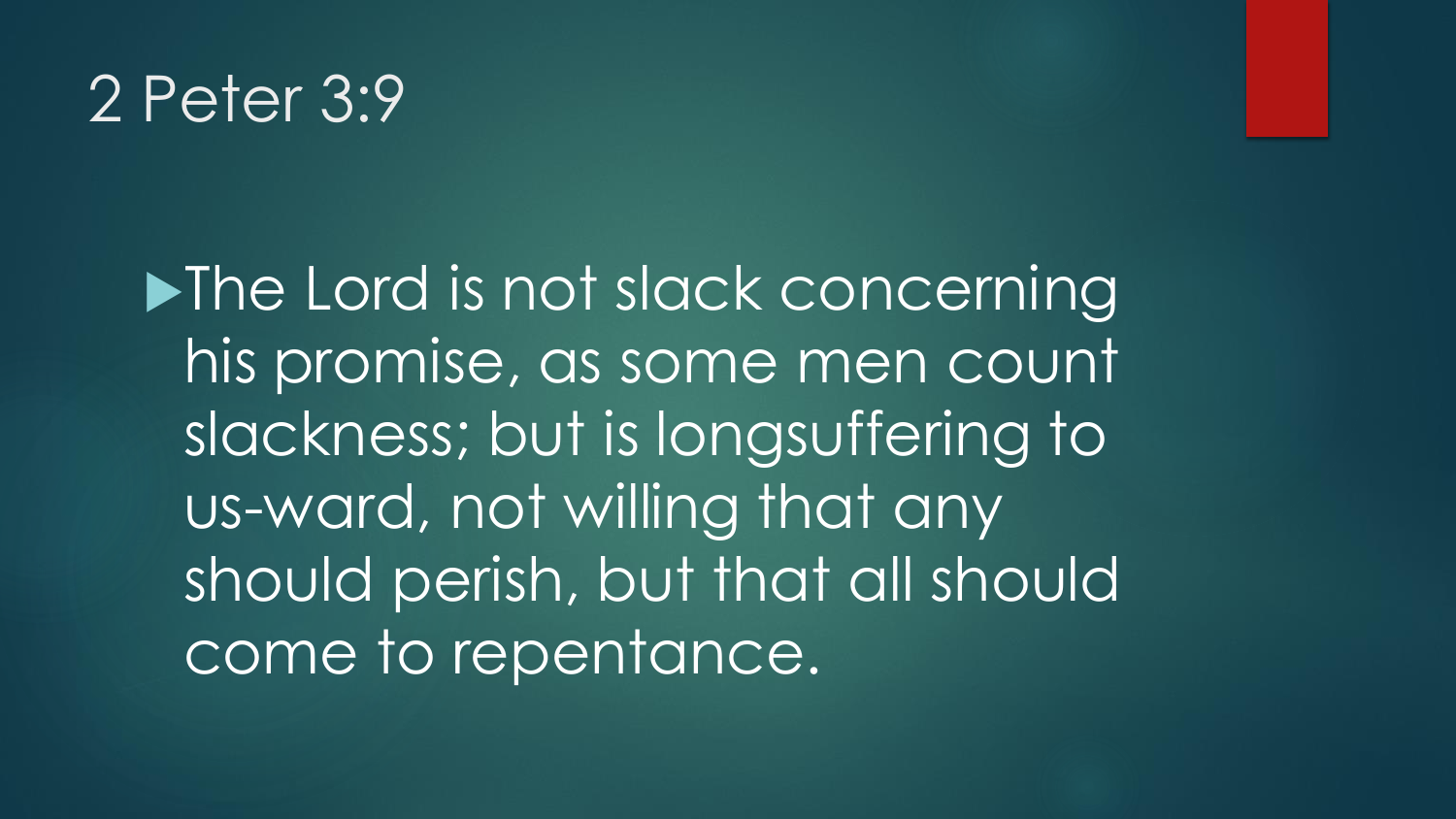#### Mark 3:32

▶32 And the multitude sat about him, and they said unto him, Behold, thy mother and thy brethren without seek for thee.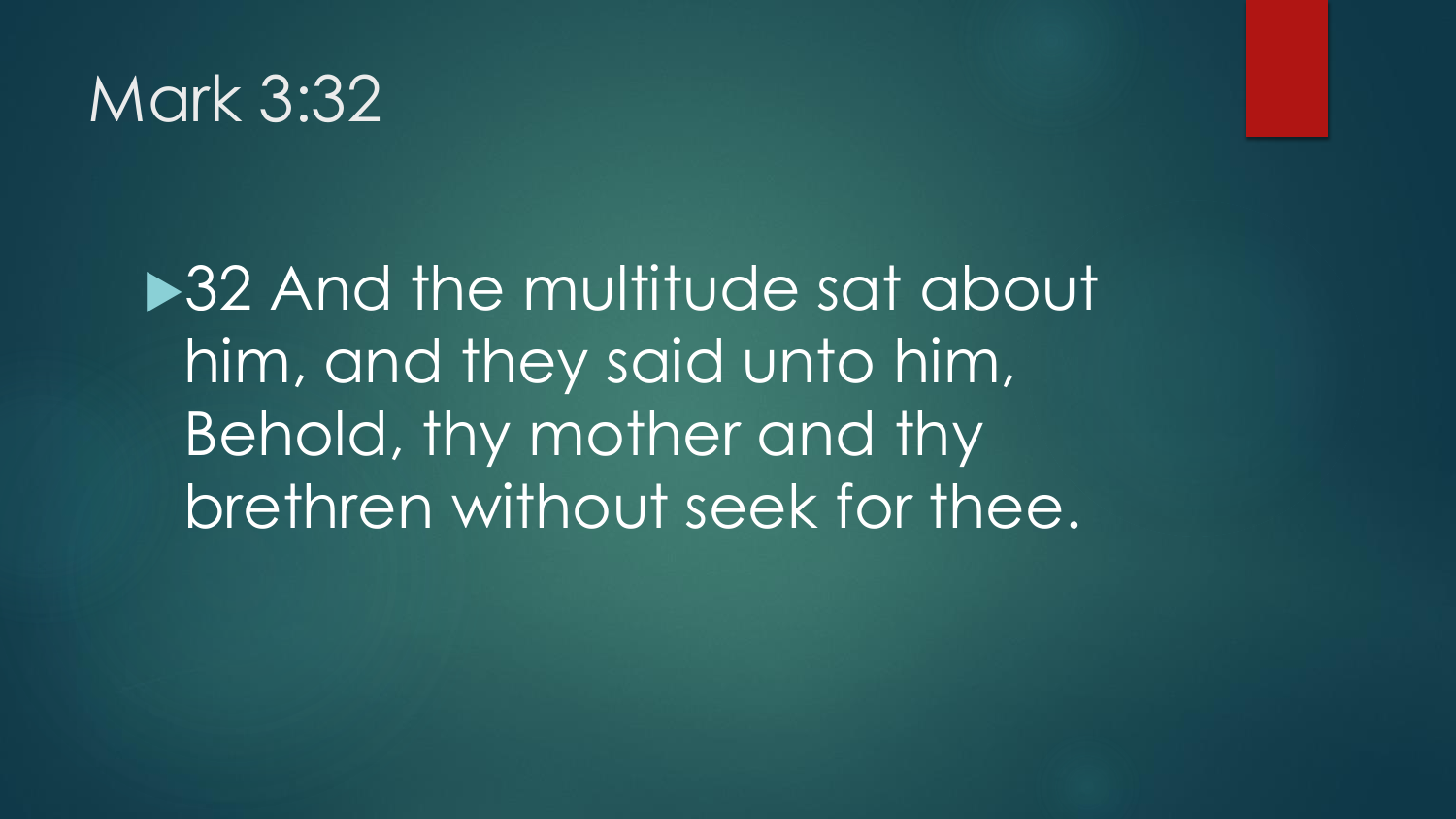#### John 6:38

# **For I came down from heaven,** not to do mine own will, but the will of him that sent me.